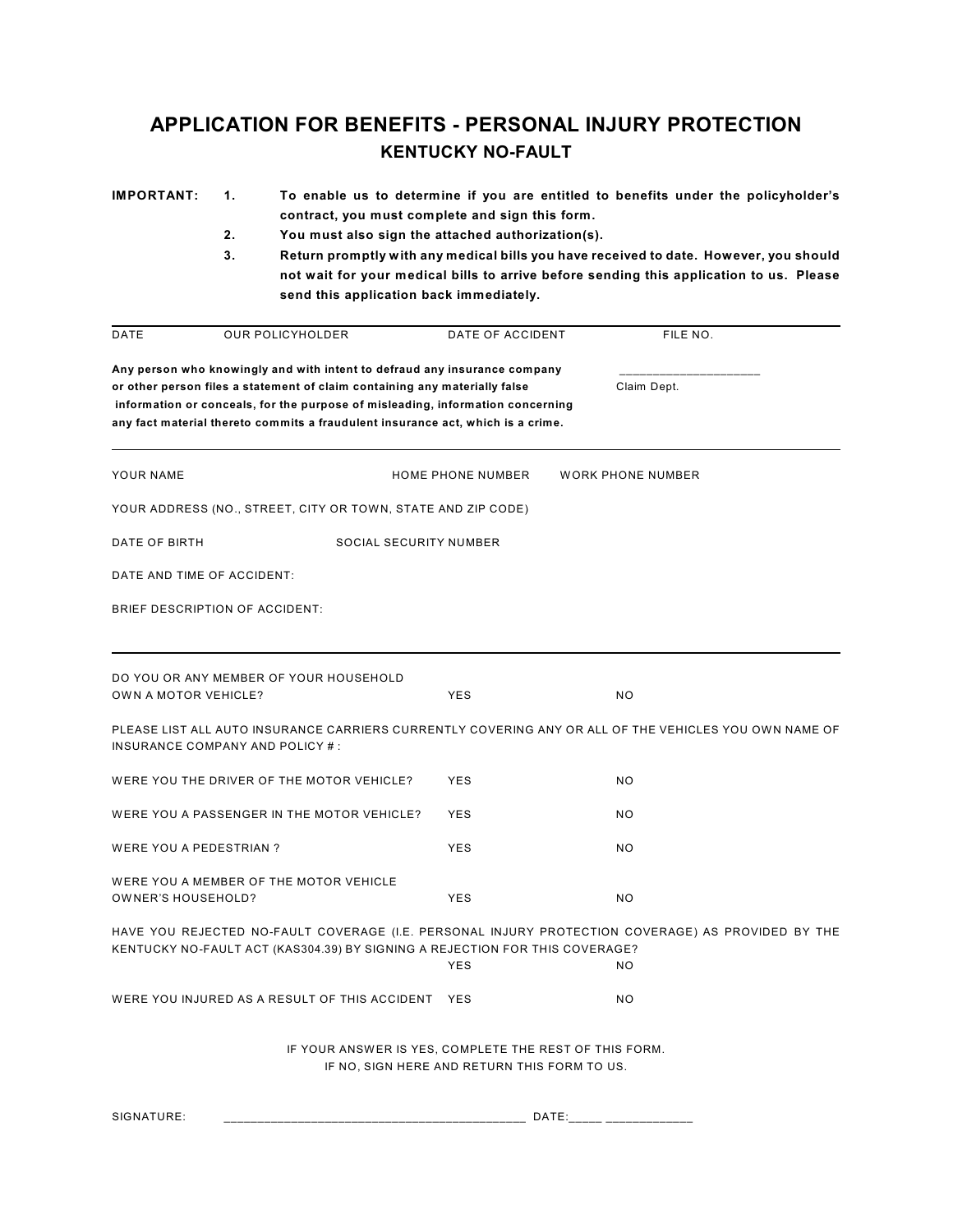DESCRIBE YOUR INJURY:

| WERE YOU TREATED BY A DOCTOR:                                                                                                                 | <b>YES</b>        | NO                 |           |  |  |  |  |  |  |
|-----------------------------------------------------------------------------------------------------------------------------------------------|-------------------|--------------------|-----------|--|--|--|--|--|--|
| DOCTOR'S NAME AND ADDRESS:                                                                                                                    |                   |                    |           |  |  |  |  |  |  |
| IF YOU WERE TREATED IN A HOSPITAL WERE YOU AN                                                                                                 | <b>IN-PATIENT</b> | <b>OUT-PATIENT</b> |           |  |  |  |  |  |  |
| <b>HOSPITAL'S NAME AND ADDRESS:</b>                                                                                                           |                   |                    |           |  |  |  |  |  |  |
| AMOUNT OF MEDICAL BILLS TO DATE: \$                                                                                                           |                   |                    |           |  |  |  |  |  |  |
| WILL YOU HAVE MORE MEDICAL EXPENSES?                                                                                                          | <b>YES</b>        | <b>NO</b>          |           |  |  |  |  |  |  |
| AT TIME OF YOU ACCIDENT WERE YOU IN THE                                                                                                       |                   |                    |           |  |  |  |  |  |  |
| COURSE OF YOUR EMPLOYMENT?                                                                                                                    | <b>YES</b>        |                    | <b>NO</b> |  |  |  |  |  |  |
| DID YOU LOSE WAGES OR SALARY AS RESULT                                                                                                        |                   |                    |           |  |  |  |  |  |  |
| OF YOUR INJURY?                                                                                                                               | <b>YES</b>        |                    | <b>NO</b> |  |  |  |  |  |  |
| IF YES, AMOUNT TO DATE:                                                                                                                       |                   |                    |           |  |  |  |  |  |  |
| WHAT IS YOUR AVERAGE WEEKLY WAGE/SALARY?                                                                                                      |                   |                    |           |  |  |  |  |  |  |
| IF YOU LOST WAGES, DATE DISABILITY FROM WORK BEGAN:                                                                                           |                   |                    |           |  |  |  |  |  |  |
| DATE YOU RETURNED TO WORK:                                                                                                                    |                   |                    |           |  |  |  |  |  |  |
| HAVE YOU RECEIVED OR ARE YOU ELIGIBLE FOR BENEFITS UNDER:                                                                                     |                   |                    |           |  |  |  |  |  |  |
| <b>WORKMEN'S COMPENSATION LAWS?</b>                                                                                                           | <b>YES</b>        |                    | NO.       |  |  |  |  |  |  |
| <b>SOCIAL SECURITY BENEFITS?</b>                                                                                                              | <b>YES</b>        |                    | <b>NO</b> |  |  |  |  |  |  |
| IF YOU ARE CLAIMING LOST WAGES, COMPLETE THIS SECTION, DOING SO WILL HELP US PROMPTLY VERIFY YOUR SALARY                                      |                   |                    |           |  |  |  |  |  |  |
| RATE WITH YOUR EMPLOYER.                                                                                                                      |                   |                    |           |  |  |  |  |  |  |
| <b>EMPLOYER AND ADDRESS</b>                                                                                                                   | <b>OCCUPATION</b> | <b>FROM</b>        | <b>TO</b> |  |  |  |  |  |  |
| <b>EMPLOYER AND ADDRESS</b>                                                                                                                   | <b>OCCUPATION</b> | <b>FROM</b>        | <b>TO</b> |  |  |  |  |  |  |
| HAVE YOU HAD ANY OTHER EXPENSES AS A RESULT OF YOU INJURY? YES<br><b>NO</b><br>IF YES, EXPLAIN:                                               |                   |                    |           |  |  |  |  |  |  |
| I hereby authorize release of medical information, including but not limited to medical bills and reports, to such persons as the company may |                   |                    |           |  |  |  |  |  |  |
| deems necessary.                                                                                                                              |                   |                    |           |  |  |  |  |  |  |
| Signature                                                                                                                                     |                   | Date               |           |  |  |  |  |  |  |
|                                                                                                                                               |                   |                    |           |  |  |  |  |  |  |